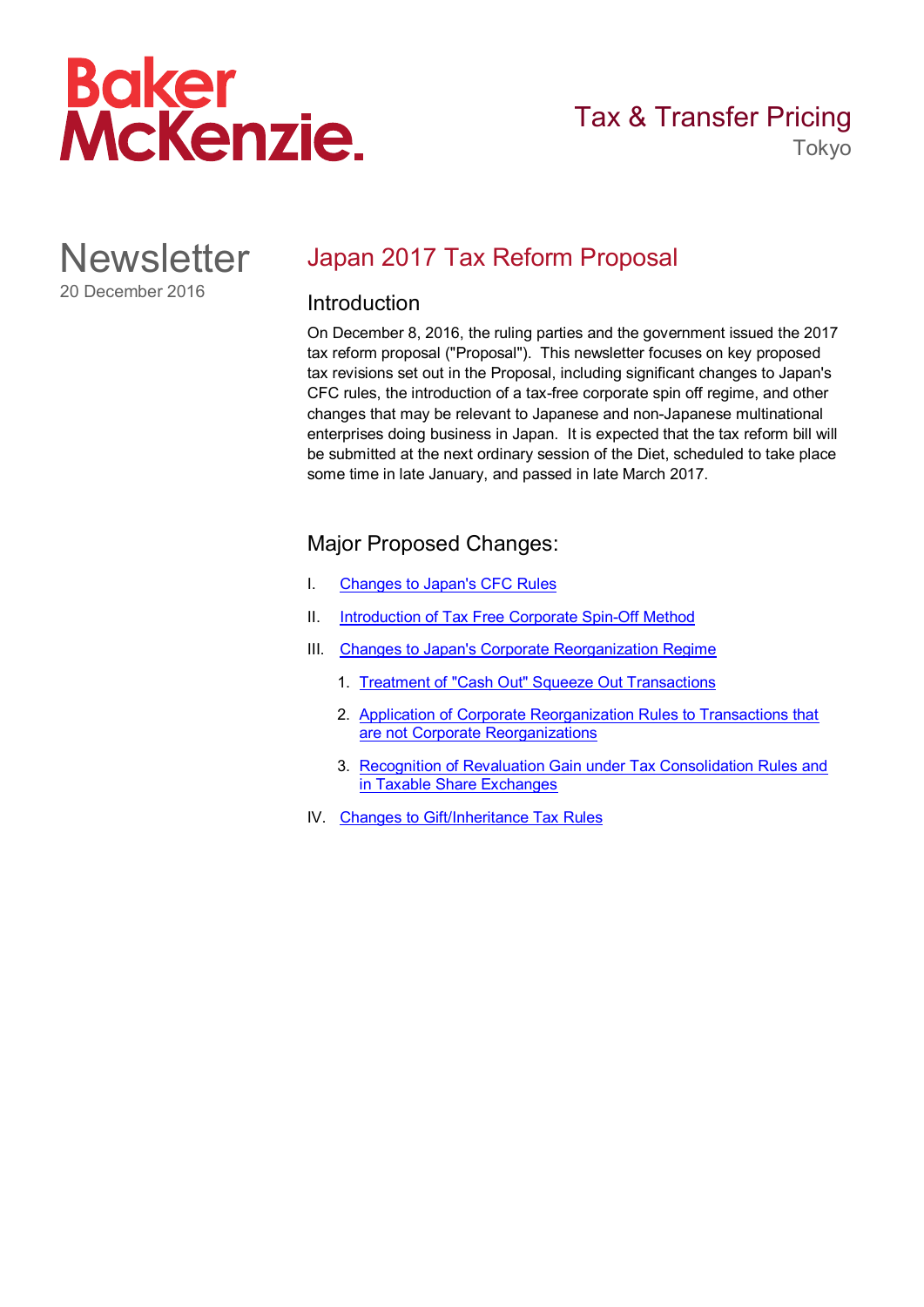# <span id="page-1-0"></span>I. Changes to Japan's CFC Rules

Key points

- The new rules are scheduled to apply with respect to fiscal years of foreign subsidiaries beginning on or after April 1, 2018.
- The current framework, which categorizes a foreign subsidiary based on its effective tax rate (trigger tax rate = 20%), will basically remain as is; the Proposal did not include a reduction of the trigger tax rate in response the UK's reduced corporate tax rate.\*
- Under the current rules, a foreign subsidiary with an effective tax rate of at least 20% is exempt from application of Japan's CFC rules in any case. Under the Proposal, a foreign subsidiary with an effective tax rate of 20% or more (located in such places as the Netherlands, Belgium, Switzerland, Luxemburg, etc.) would be captured by the rules, unless the subsidiary satisfies certain substance requirements. Certain offshore holding companies thus may be subject to concurrent taxation under the new rules, although foreign subsidiaries with an effective tax rate of 30% or more would continue to be exempt.
- The Proposal significantly expands the scope of taxable passive income of a foreign subsidiary with an effective tax rate of less than 20% but which is exempt from full taxation due to the "active business exemption". Nonetheless, interest income on qualified intra-group loans will be excluded from the scope of taxable passive income.
- The definition of a "foreign subsidiary" will be changed to exclude foreign corporations with a 50% or less ownership interest in each entity in the chain. For instance, a foreign subsidiary that is owned exactly 50% by a Japanese corporation and 50% by a non-Japanese corporation would be outside the scope CFC rules under the Proposal (under the current rules, such subsidiary may be caught by the rules if the non-Japanese corporation has Japanese shareholders).
- While the Proposal expands the scope of potential taxation under the CFC rules, several exceptions are introduced as well. The language of many of the requirements of these exceptions is not clear, however; for example, requirements to "engage in all activities that are normally required to conduct the business in an appropriate manner", to be "actively involved in manufacturing activity by performing significant functions" in the "ordinary course of business" are not defined. These ambiguities could lead to great uncertainty, depending on how the final tax reform bill is drafted.
- The current UK corporate income tax rate of 20% (as of Dec 2016) is scheduled to be reduced to 19% in April 2017, and possibly reduced to 17% after 2020.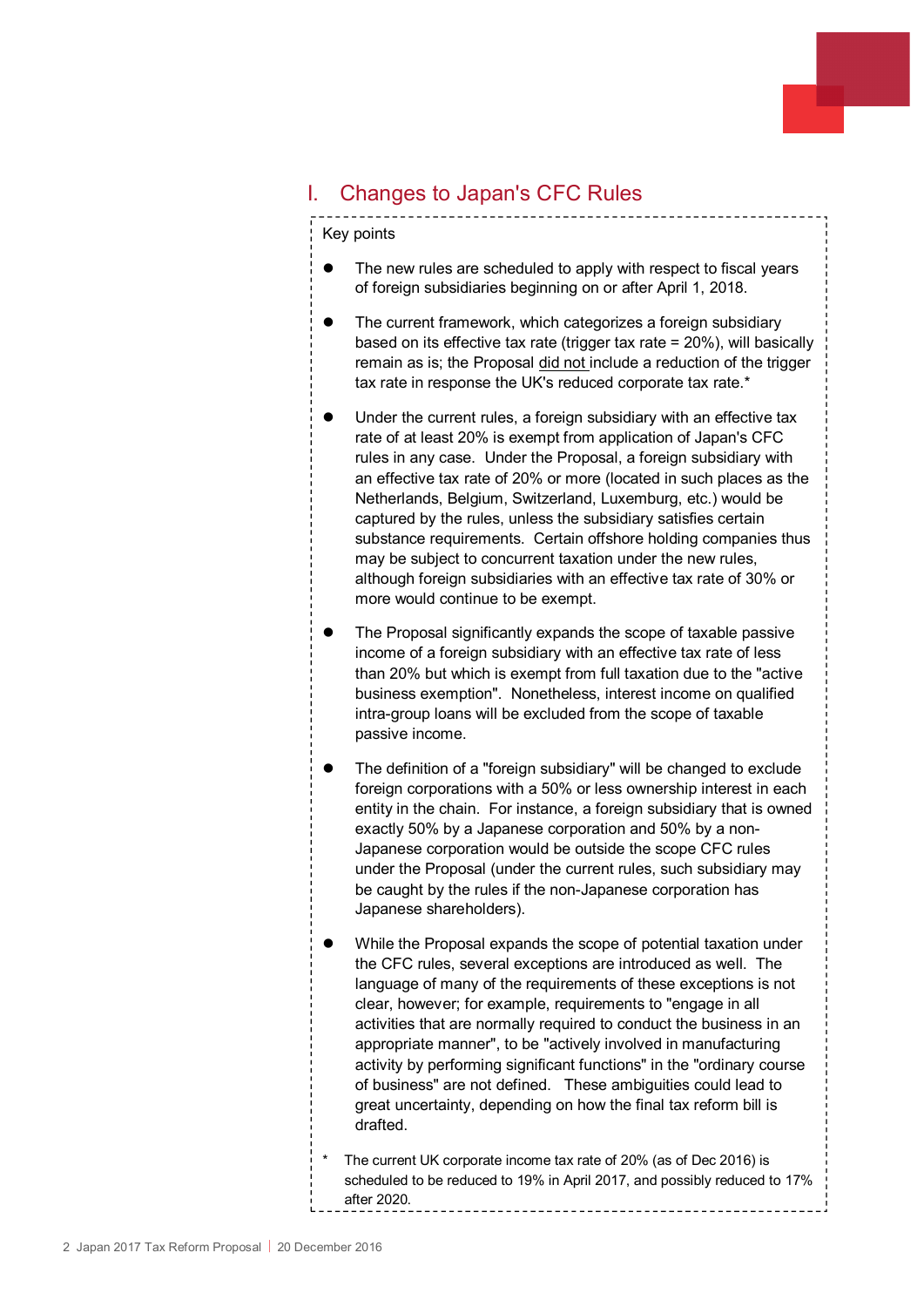# Proposed Changes

## 1. Overview

The changes to the Japan's CFC rules in the Proposal are reported to be a symbol of the Japanese government's efforts to respond to the BEPS final report. In fact, the idea of strengthening Japan's CFC rules has been attracting significant media coverage since July 2016. These changes, the biggest since the current classification of taxable foreign subsidiaries based on effective tax rates was introduced in 1992, would widely affect all Japanese multinational enterprises with subsidiaries located outside of Japan. Japanese multinational enterprises may need to analyze the ramifications of the changes to their specific businesses and structures and, if necessary, undertake strategic restructuring prior to the proposed effective date of the new rule (April 1, 2018).

## (A) Current Regime

Under the current regime, a foreign subsidiary is classified in one of two categories based on the effective tax rate test, which looks to whether the subsidiary is taxed at an effective tax rate of less than 20% or not. If the foreign subsidiary is taxed at an effective rate of less than 20%, it is further tested to determine whether it can satisfy the "active business" exemption. If it qualifies, one next looks at whether the subsidiary has taxable passive income or not. The basic framework can be illustrated as follows:



#### **Current Japanese CFC Rule Regime**

Source: Baker McKenzie (Tokyo)

## (B) New Rule

The Proposal would create one additional group under the CFC rules. The three categories would be (i) a foreign subsidiary with an effective tax rate of at least 20%, but less than 30%, (ii) a foreign subsidiary with an effective tax rate of less than 20%, and (iii) a foreign subsidiary with an effective tax rate of at least 30%. The Proposal also significantly expands the scope of taxable passive income and creates a new concept, "extraordinary excess profit". Income in the "extraordinary excess profit" category would be taxed immediately, regardless of whether such excess profit was derived from an active business or not. The new framework can be illustrated as follows: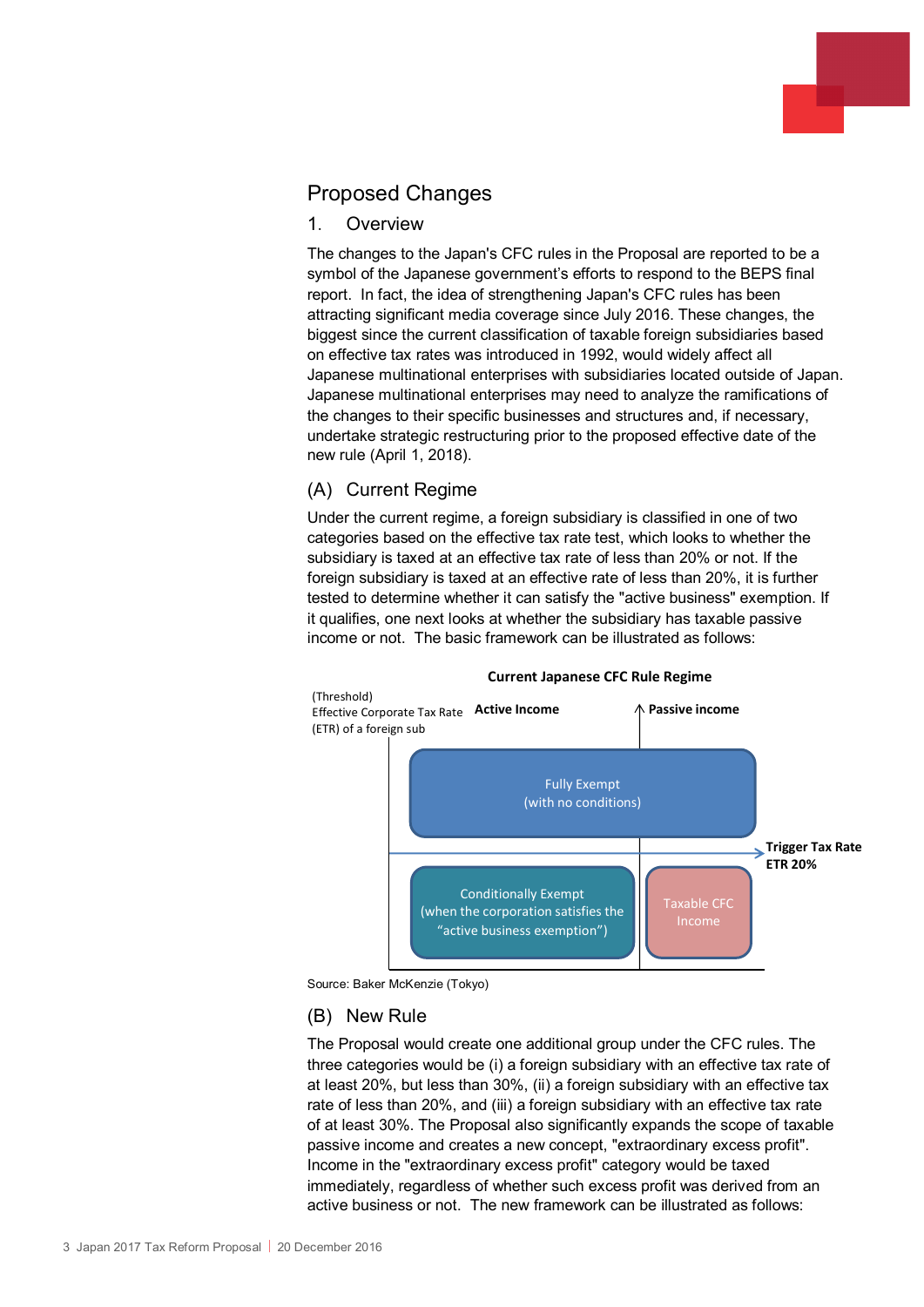

Source: Baker McKenzie (Tokyo)

We analyze each significant change under the Proposal in greater detail below.

## 2. \*\*New Concept \*\* Full Inclusion of Income of a Foreign Subsidiary with an Effective Tax Rate of 20% to 30%

Under currently effective CFC rules, the "effective tax rate of less than 20%" threshold is significant; as long as a foreign subsidiary has an effective tax rate of 20% or more, the foreign subsidiary is not "caught" by the rules. Many Japanese multinational enterprises likely considered this threshold in choosing a jurisdiction in which to set up an offshore holding/finance company. Some jurisdictions appear to have maintained their headline tax rates at 20% with Japan's CFC rules in mind, in an effort to attract Japanese corporate investment.

Under the Proposal, a foreign subsidiary with an effective tax rate of at least 20%, but less than 30%, would be subject to concurrent taxation at the parent level under Japan's CFC rules unless all of following conditions are satisfied. If all of the following conditions are satisfied, the Japanese company can avoid the CFC rule's requirement to concurrently include subsidiaries' passive income, as discussed in greater detail below.

(A) Main or Head Office of the Subsidiary is Not Located in a "blacklisted" Jurisdiction (*i.e.,* One Designated by the Ministry of Finance)

The Proposal indicates that that when a subsidiary is established certain jurisdictions that the Ministry of Finance "designates", the subsidiary will *per se* be caught by the CFC Rules. Specifically, jurisdictions on this "blacklist" would be ones that are not cooperative with Japan with respect to tax related information exchange. The Proposal does not specify which jurisdictions will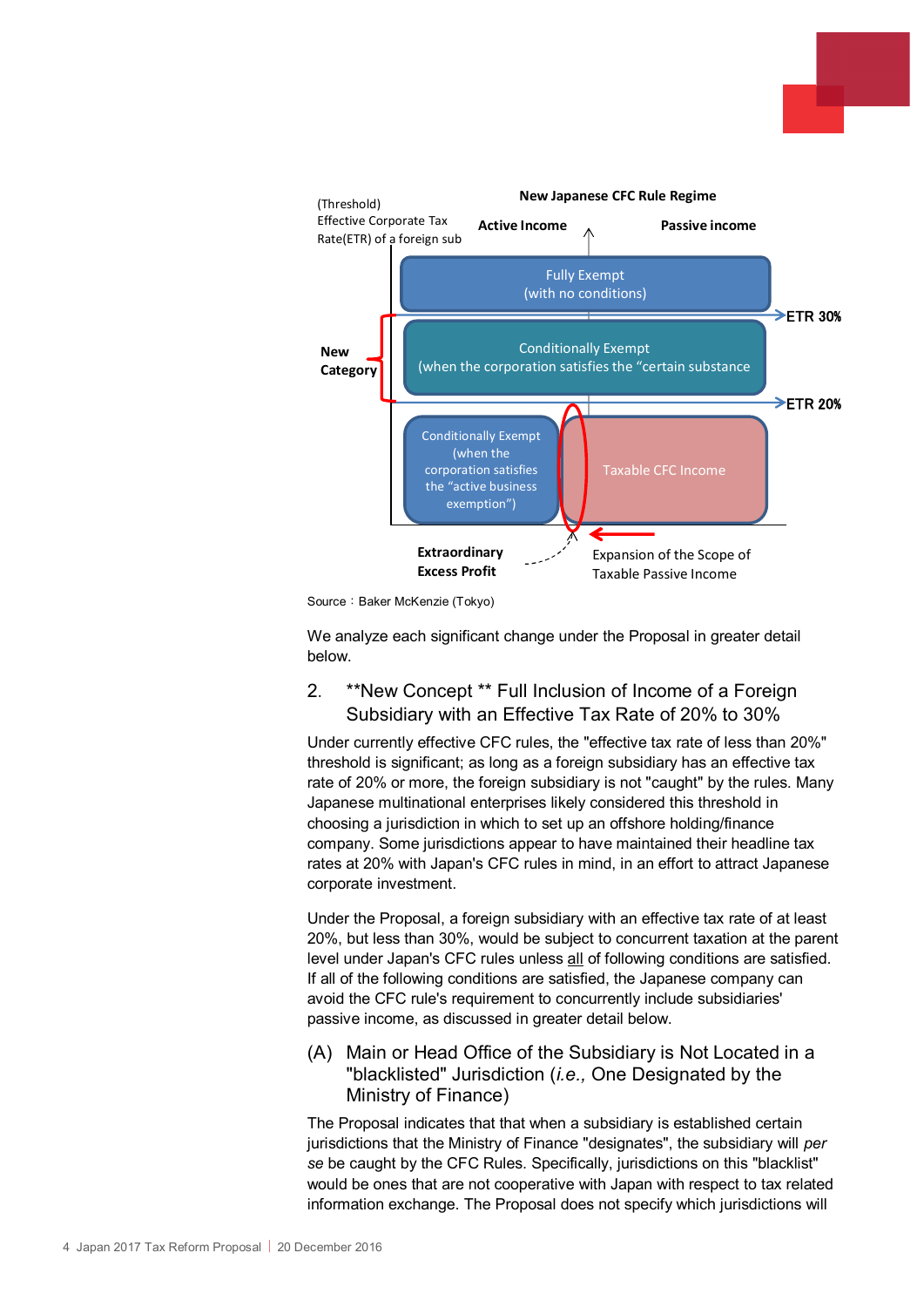

be on the list. If a foreign subsidiary is located in such a jurisdiction, however, it will be subject to Japan's CFC rules regardless of its substance.

## (B) Company is Not a "Cash Box Company"

A foreign subsidiary would be considered a "cash box company" if its ratio of "passive investment assets" to total assets is greater than 50%, *and* its ratio of "passive income" to total assets is greater than 30%. A foreign subsidiary failing this test would be subject to the full income inclusion rule, even if it engages in an active business. The formulas for the determination are as summarized below. (Note that different formulas apply with respect to "licensed offshore finance subsidiaries".)

① Passive investment asset test

(total of securities, loan receivables, intangible assets and other assets generating passive income) / total assets > 50%

② Passive income test

Passive income (interest, dividends, gains from the sale of securities, royalties on intangible assets etc. / total assets > 30%

Interest income on qualified intra-group loans and dividend income received from another subsidiary (in which the first subsidiary has at least a 25% ownership interest) will be excluded from the scope of passive income. Portfolio investments would not normally create a 30% return on assets; therefore, there would be very limited circumstances in which a foreign subsidiary would satisfy both tests. A foreign subsidiary that might typically be categorized as a "cash box company" would be (i) an intangible asset holding company, or (ii) a company seeking capital gains from minority investment (*i.e.*, venture capital).

## (C) Company is Not a "Mailbox Company"

A foreign subsidiary satisfying either of following two conditions would not be treated as a "mailbox company".

- ① The subsidiary has an office, factory or other fixed place of business ("Fixed Place Test").
- ② The company administers, controls and operates its business by itself in its place of incorporation ("Control and Administration Test").

The above are two of several conditions that must be satisfied in connection with the active business exemption under the current CFC rules. Interestingly, as opposed to the active business exemption requirements (for a foreign subsidiary with an effective tax rate of less than 20%) where all of the conditions must be satisfied, the Proposal provides that satisfaction of either of the above two conditions would enable a foreign subsidiary with an effective tax rate of 20% or more, but less than 30%, to qualify for the exemption. It is generally believed that the Fixed Place Test requires the objective existence of a fixed place (*e.g.*, a rental office). Perhaps because the analysis is relatively straightforward, the Fixed Place Test has not been an area for dispute; rather, the Control and Administration Test is considered more difficult to satisfy.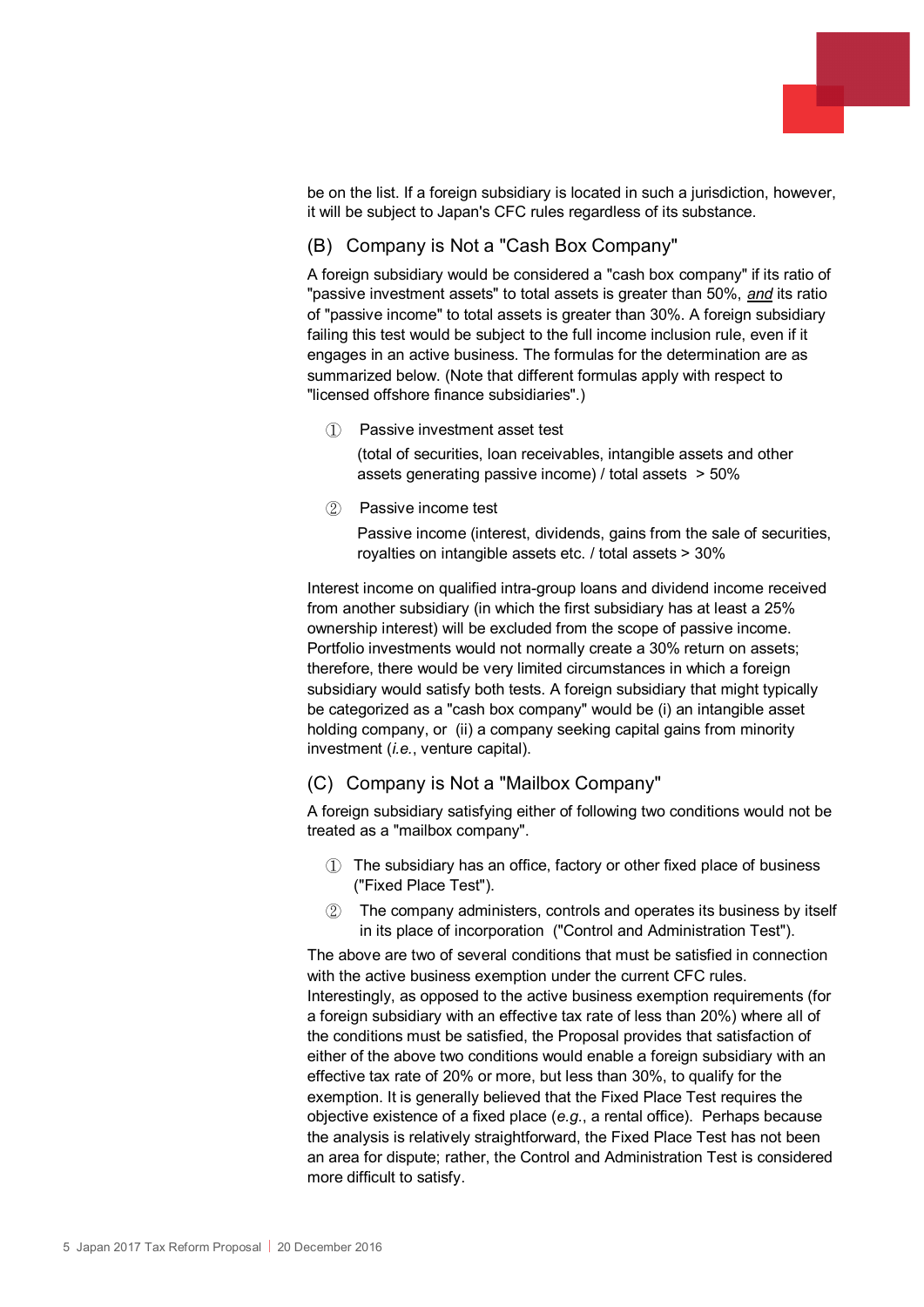The Control and Administration Test poses certain practical difficulties. For example, it is not clear to what extent a parent may be involved in matters concerning the foreign subsidiary's operations, such that the subsidiary would still satisfy the Control and Administration Test. The prevailing interpretation is that if the parent (or other group entity) merely authorizes and makes final decisions regarding the actions of the foreign subsidiary pursuant to internal decision making procedures, this in and of itself should not cause the Control and Administration Test to be failed. If, however, the parent is actively involved in negotiations with local customers, credit management, or taking or making purchase orders, or in other matters that are necessary in connection with the foreign subsidiary's ordinary course of business, the Control and Administration Test may be considered to be failed. The biggest factor in proving satisfaction of the Control and Administration Test would seem to be the number of directors and employees the foreign subsidiary actually has in the local country.

Historically, Japanese multinational enterprises have tended to set up offshore holding / finance companies with limited substance, located in jurisdictions with a headline tax rate of at least 20% (*e.g.*, the Netherlands). The companies would then engage local service providers to act as local directors, so as to satisfy local corporate law requirements (*e.g.*, requirement of having at least one local director). Assuming that the Proposal takes effect as drafted, it is very likely that offshore holding / finance companies with no "real" directors or employees would trigger taxation under Japan's CFC rules, unless they satisfied the Fixed Place Test. Even if the new rule captures such offshore holding /finance companies, however, dividend income paid by another corporation in which such offshore/finance company has at least a 25% ownership would be excluded from taxable CFC income. Thus, adverse consequences would be limited to cases in which such offshore holding / finance company had made portfolio investments using surplus cash, or engaged in non-qualified intra-group financing activities.

The flow chart below illustrates the process of determining whether a company falls under the new CFC rule category (effective tax rate of 20% to 30%).



#### **CFC Judgment Flow for a foreign subsidiary with an effective tax rate of at least 20%, but less than 30%**

Source: Baker McKenzie

Under the current rules, the effective tax rate of a foreign subsidiary is tested on a year-by-year basis, and carryforward losses are only allowed if they arise in a fiscal year in which the company has an effective tax rate of 20% or more. As a result, an arguably unreasonable consequence arises under the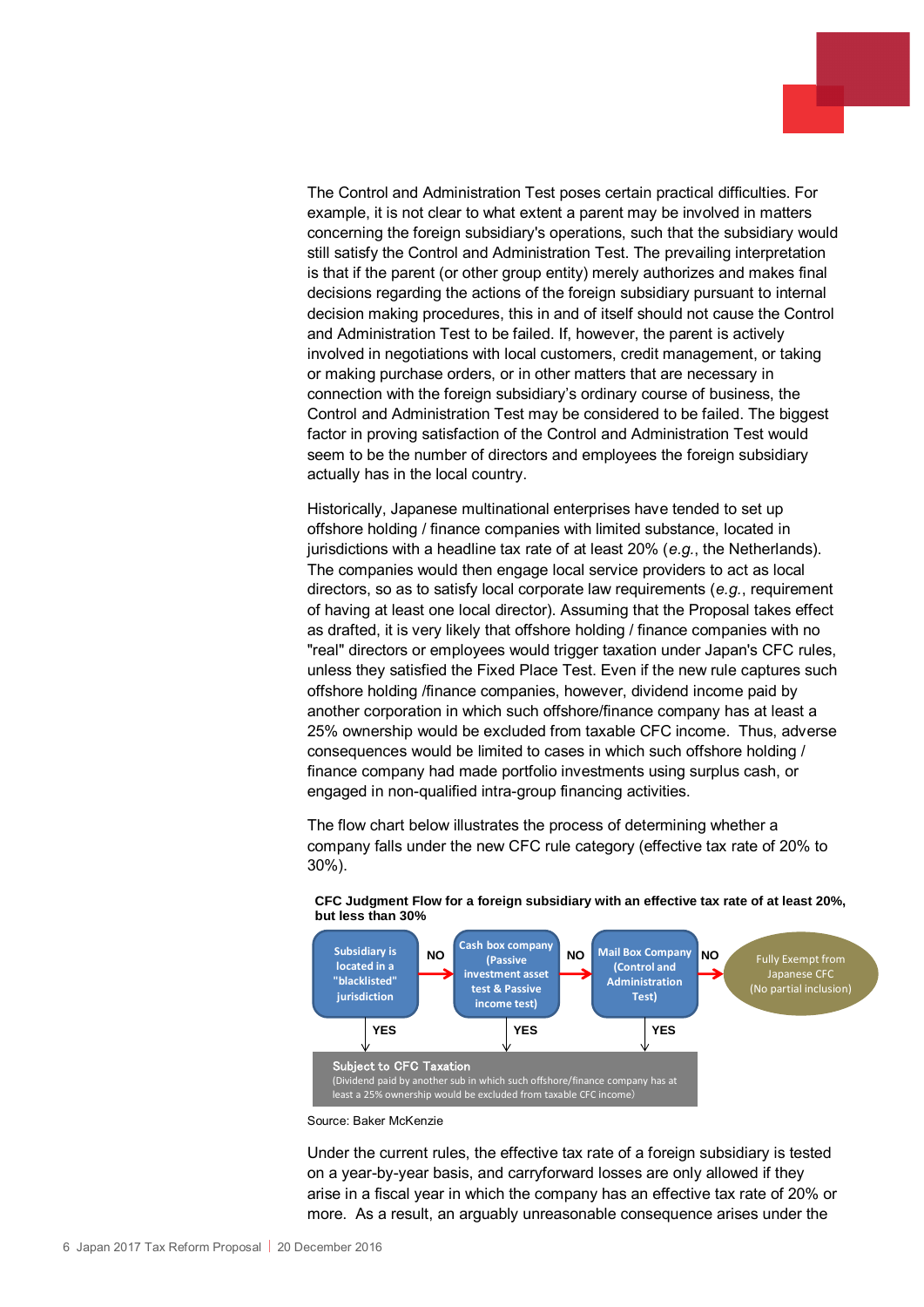

current CFC rules where a foreign subsidiary suffers losses in a fiscal year in which its effective tax rate is 20% or more, but cannot use such NOLs to offset taxable income in a year in which the effective tax rate goes below 20%. Although not explicitly dealt with in the Proposal, the issue may go away due to the creation of the new category (*i.e.,* the effective tax rate of 20% to 30%).

Under current rules, the Japanese parent of a foreign subsidiary may need to bear extra administrative burdens every year in order to determine whether the CFC rule applies to a foreign subsidiary located in a jurisdiction with a headline tax rate of at least 20%. We believe such additional administrative action can be a good opportunity for a tax group at the Japanese company's headquarter to control the tax costs of the group on a worldwide basis, and to build a better internal governance structure from a tax perspective.

## 3. Expansion of Scope of Partial inclusion (Article 66-6(4) of the Special Tax Measures Act)

The biggest adverse impact of the Proposal to Japanese headquartered company may be the expansion of the scope of partial inclusion of "passive income". The Proposal provides the following changes.

|               | <b>Current Scope</b>                                                                               | <b>Proposed Changes</b>                                  |                                                                                                                                                                                                                                                                                                                     |  |  |  |
|---------------|----------------------------------------------------------------------------------------------------|----------------------------------------------------------|---------------------------------------------------------------------------------------------------------------------------------------------------------------------------------------------------------------------------------------------------------------------------------------------------------------------|--|--|--|
|               |                                                                                                    | <b>Scope of taxable</b><br><b>income</b>                 | <b>Exclusion</b>                                                                                                                                                                                                                                                                                                    |  |  |  |
| $\mathbb{O}$  | Interest, Originally<br><b>Issued Discount of</b><br>bonds.                                        | Any interest                                             | $\mathcal{D}$<br>Interest income<br>from qualified intra-<br>group finance.<br>$^{\circledR}$<br>Interest income of a<br>foreign subsidiary<br>licensed to conduct<br>a lending business<br>under the local law.<br>$\circled{3}$<br>Interest on bank<br>deposits derived in<br>the ordinary course<br>of business. |  |  |  |
| (2)           | Dividends paid by<br>a company in<br>which the<br>ownership<br>percentage is less<br>than $10\%$ . | Any dividend                                             | Dividends paid by<br>company with a less<br>than 25% ownership.<br>10% ownership<br>requirement continues to<br>apply to companies in oil<br>& gas industry,                                                                                                                                                        |  |  |  |
| $\circled{3}$ | <b>New category</b>                                                                                | Securities lending                                       | <b>None</b>                                                                                                                                                                                                                                                                                                         |  |  |  |
| $\circled{4}$ | Capital gains<br>derived from the<br>sale of shares<br>(less than 10%<br>ownership) and<br>bonds   | Capital gain derived<br>from the sale of any<br>security | Capital gain derived<br>from the sale of shares<br>(less than 25%<br>ownership)                                                                                                                                                                                                                                     |  |  |  |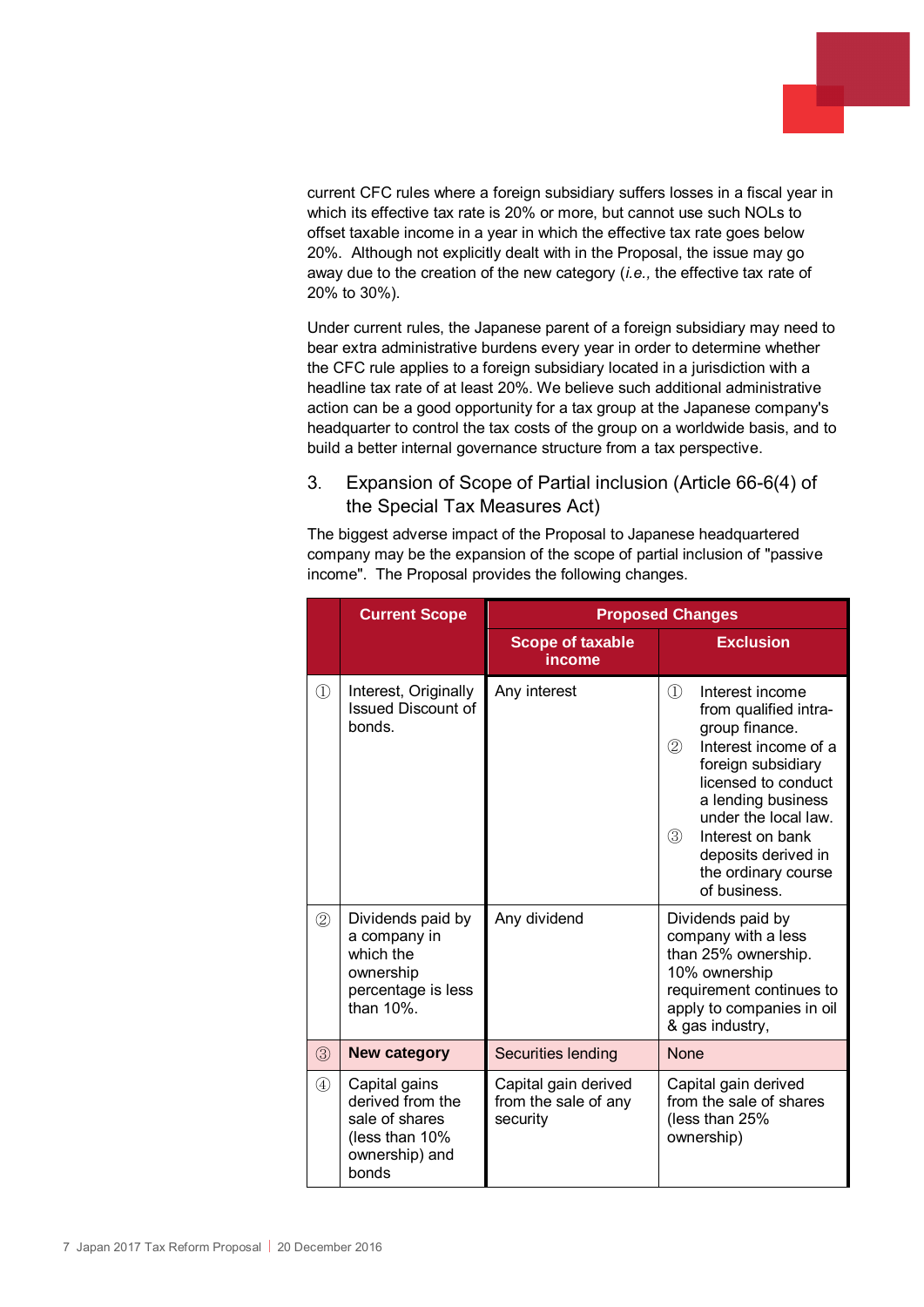|                | <b>Current Scope</b>                     | <b>Proposed Changes</b>                                                                                                              |                                                                                                                                                                                                   |  |  |
|----------------|------------------------------------------|--------------------------------------------------------------------------------------------------------------------------------------|---------------------------------------------------------------------------------------------------------------------------------------------------------------------------------------------------|--|--|
|                |                                          | <b>Scope of taxable</b><br>income                                                                                                    | <b>Exclusion</b>                                                                                                                                                                                  |  |  |
| $\circledS$    | New category                             | Income from<br>derivative transactions                                                                                               | Derivative transactions<br>for hedging purposes<br>Income from derivative<br>transactions of a foreign<br>subsidiary licensed to<br>conduct a futures trading<br>business under the local<br>law. |  |  |
| $\circledS$    | <b>New category</b>                      | Foreign exchange<br>gains or losses                                                                                                  | Foreign exchange gain<br>or loss arising in the<br>ordinary course of<br>business.                                                                                                                |  |  |
| $\circled{7}$  | <b>New category</b>                      | Any other financial<br>income (e.g., income<br>paid by collective<br>investment fund,<br>revaluation gain of<br>securities for sale) |                                                                                                                                                                                                   |  |  |
| $\circledR$    | Lease of ships<br>and aircraft           | Lease of any tangible<br>property                                                                                                    | Lease of tangible<br>property used in the<br>home jurisdiction<br>Lease of tangible<br>property which qualifies<br>under certain substance<br>requirements                                        |  |  |
| $\circled{9}$  | Royalties on<br>intellectual<br>property | Royalties on any<br>intangible asset                                                                                                 | Any intangible asset<br>developed by the<br>company itself<br>Any intangible asset<br>used by the company in<br>its own business                                                                  |  |  |
| <b>10</b>      | <b>New category</b>                      | Capital gains derived<br>from the sale of<br>intangible assets                                                                       | Any intangible asset<br>developed by the<br>company itself<br>Any intangible asset<br>used by the company in<br>its own business                                                                  |  |  |
| $^{\circledR}$ | <b>New category</b>                      | <b>Extraordinary excess</b><br>profit                                                                                                | Certain exclusions (as<br>described below)                                                                                                                                                        |  |  |

In general, the scope of taxable passive income will be expanded in all income categories, and new income categories will be created. Notable changes include the following.

(A) Interest Income from Qualified Intra-Group Finance **Activities** 

A foreign subsidiary with an effective tax rate of less than 20%, but which qualifies for the active business exemption, may frequently use its surplus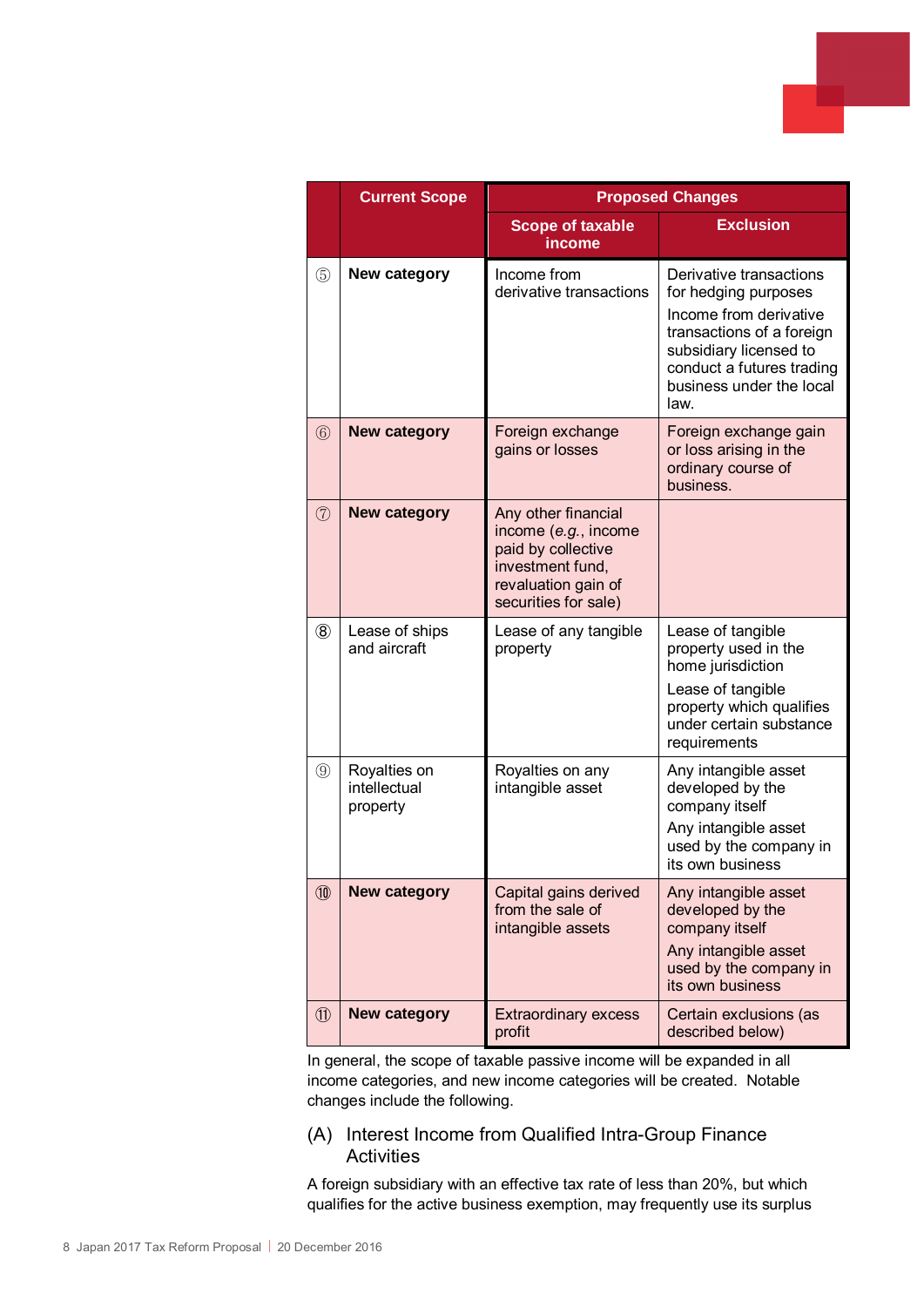

cash to provide loans to other group company, or may function as an active finance company. Excluding interest income arising from qualified intragroup financing from the scope of taxable passive income is welcomed, so as to support the competitiveness of Japanese multinational enterprises.

In order to qualify for the exception, however, "directors or employees of a foreign subsidiary must perform, in a jurisdiction where the head office is situated, all activities that are normally required for conducting a lending business in an appropriate manner". Among other things, it seems to be particularly difficult to draw a clear line regarding what is meant by conducting a lending business "in an appropriate manner", and what specifically is meant by "all activities that are normally required" for such business. This creates a practical difficulty, this since these requirements must be satisfied in order for the exclusion to apply.

Since the wording of the Proposal refers to "interest", rather than "interest and the like", intra-group guarantee fees may be outside the scope of taxable passive income for purposes of the law, if the tax bill is submitted to the Diet using exactly the same language as the Proposal.

### (B) Interest Income on Bank Deposits and Exchange Gain Arising in the Ordinary Course of Business

The Proposal does not clarify what the "ordinary course of business" means in this context. If not clarified in the actual tax reform bill, great uncertainty will remain for both tax payers and the authorities regarding what constitutes "the ordinary course of business" for purposes of the law.

## (C) Extraordinary Excess Profit

Under this provision, the extraordinary profit of a foreign subsidiary would be taxed even if the foreign subsidiary engaged in an active business. The Proposal provides the following formula for computing "extraordinary excess profit".

Taxable extraordinary excess profit = (income of a foreign subsidiary other taxable passive income) - (total assets + accumulated depreciation expense + labor costs) x 50%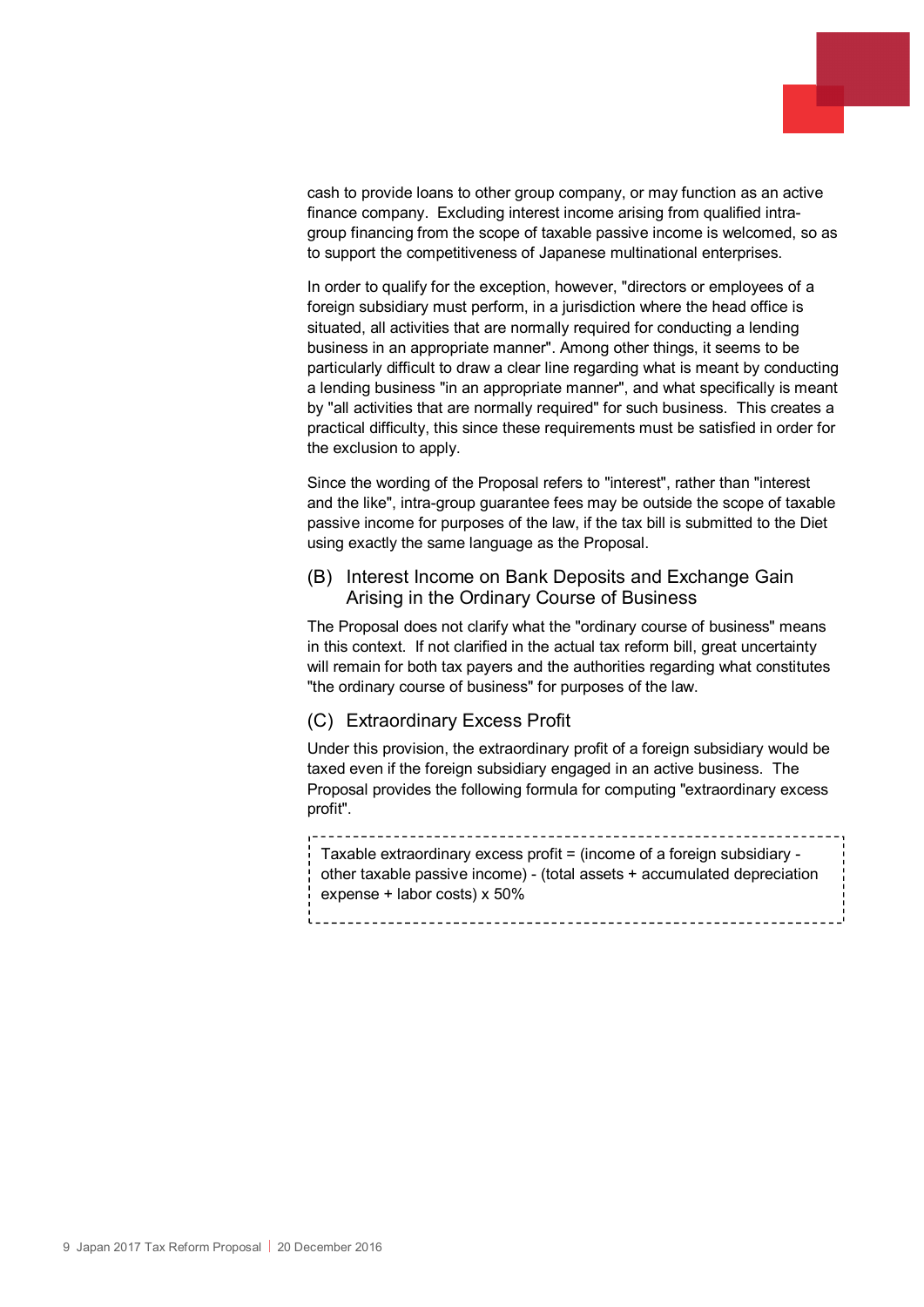



## **Calculation of "Extraordinary Excess Profit"**

While the details remain to be seen, one would expect that traditional manufacturing activities would not likely generate "extraordinary excess profit" under the above formulate, since it would be necessary for the activities to earn at least a 50% return on assets.

Because Japan's CFC rules apply on a year-by-year basis, however, there could be cases in which a company, especially those operating businesses with high volatility, to generate extraordinary excess profit in a single fiscal year. We believe the following are cases in which a company might generate extraordinary excess profits.

#### **Example 1: Business Requires Minimal Capital Expenditure, but Has Valuable Intangible Assets.**

Where a company's business model involves creating valuable intangible assets using operating expenses such as R&D expense, but the company has low cost of goods sold, it may generate extra ordinary excess profit. Examples of areas in which this might occur would be pharmaceuticals and software, since these businesses tend not to require the use of a large amount of capital expenditures. This may particularly be the case if a subsidiary outsources R&D to another company, resulting in the subsidiary incurring lower labor costs.

#### **Example 2: Company Does Not have Its Own Factory, or Company Largely Outsources Manufacturing**

A company with a highly recognized brand that sells products it does not itself manufacture may also generate extraordinary excess profit, if the only "labor cost" added to total asset costs is its own. This is because such a company would tend to generate a higher return on assets. Companies that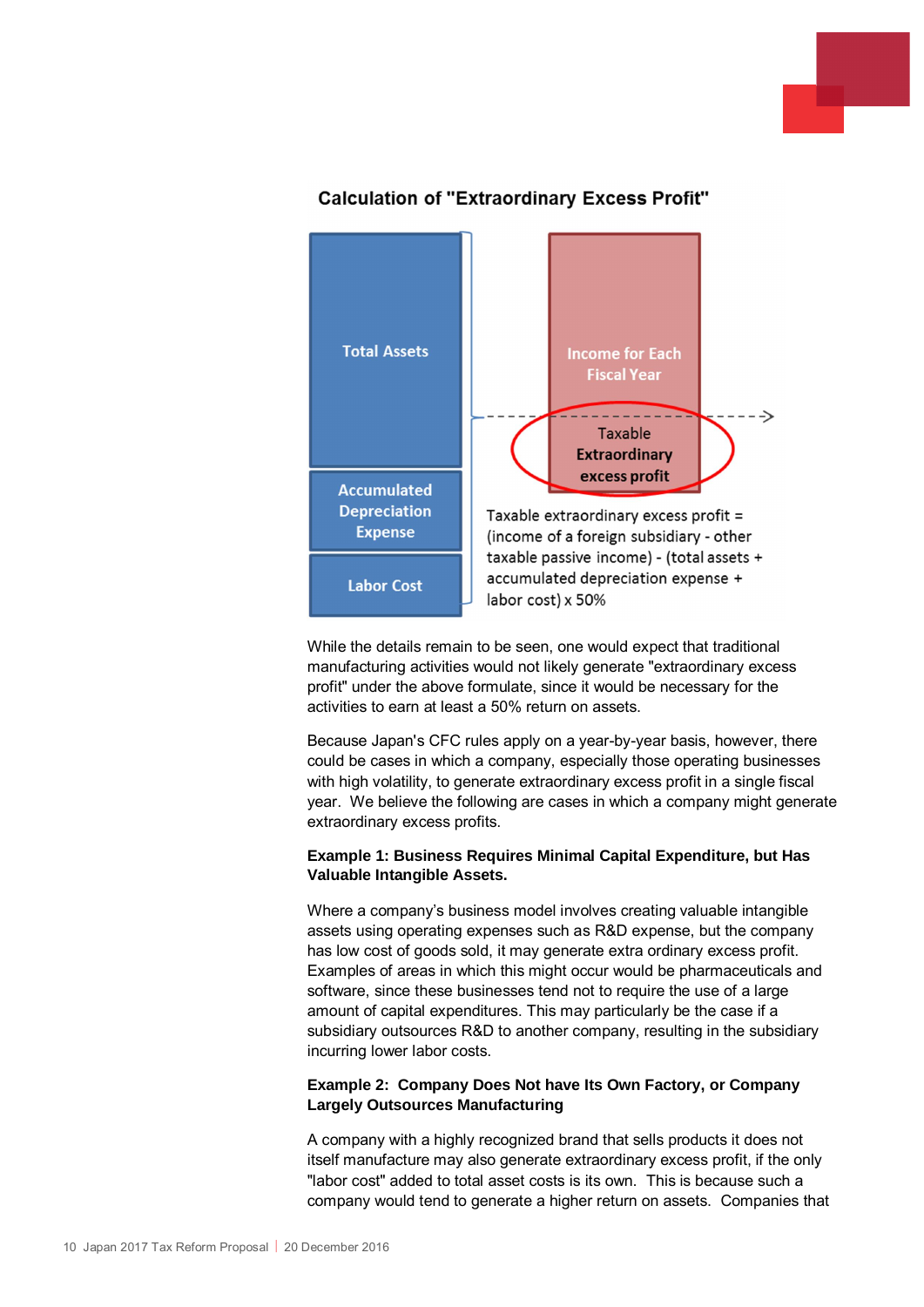might fall into this category would include those that sell luxury goods, premium foods, or premium beverages.

One of the tax authority's assumptions in enacting this provision may be that Japan parent companies have contributed to the development of valuable brands. If the tax authorities can confirm, however, that a Japanese parent contributed to the development of its foreign subsidiary's valuable intangible assets, arguably the authorities should address the issue through Japan's transfer pricing rules, rather than through the CFC rules. And in the alternative, if the Japan parent did not contribute to the development of valuable intangibles possessed by, for example, a subsidiary that the Japanese multinational enterprise acquired, there is no rationale for Japan to tax extraordinary excess profits generated by that foreign subsidiary.

#### **Example 3: Sale of Business, or Real Property Used in Business**

Under the CFC rules currently in effect, gain derived by a foreign subsidiary from the sale of an active business, or from the sale of real property used in such active business, should not be subject to concurrent taxation under Japan's CFC rules due to the active business exemption. Depending on the timing of measurement of the total assets, however, the above formula may lead to extraordinary excess profit in the fiscal year in which the sale took place.

Keeping in mind the three examples set out above, it will be important to consider the wording of the final tax reform bill, as inclusion of the proposed extraordinary excess profit provision could lead to various issues, as described above.

### (D) Computation of Taxable Passive Income and Loss **Carryforward**

Under the Proposal, taxable passive income will be classified into one of the following two groups, and computed separately as follows.

|                                                                                                       | <b>Income Categories</b>                                                                                                                                                                | <b>Computation Method</b>                                                                                                                                                                                                                                 |  |  |
|-------------------------------------------------------------------------------------------------------|-----------------------------------------------------------------------------------------------------------------------------------------------------------------------------------------|-----------------------------------------------------------------------------------------------------------------------------------------------------------------------------------------------------------------------------------------------------------|--|--|
| Group 1<br>(each income<br>category<br>cannot be<br>negative)                                         | Interest, dividends,<br>stock lending, royalties,<br>leases of tangible<br>assets, and<br>extraordinary excess<br>profit.                                                               | The total of these income<br>categories.                                                                                                                                                                                                                  |  |  |
| Group 2<br>(each income<br>category can<br>be negative,<br>and can be<br>used to offset<br>one other) | Gain on the sale of<br>securities, income from<br>derivative transactions,<br>foreign exchange gains<br>or losses, other financial<br>income, gain on the sale<br>of intangible assets. | The total of these income<br>categories (if the total is a<br>loss, it cannot be used to<br>offset income of Group 1)<br>Losses of Group 2 incurred<br>within the preceding 7<br>years can be used to offset<br>income of Group 2 in the<br>current year. |  |  |

Under currently effective CFC rules, the amount of taxable passive income is limited to the net income of the foreign subsidiary. This limitation may be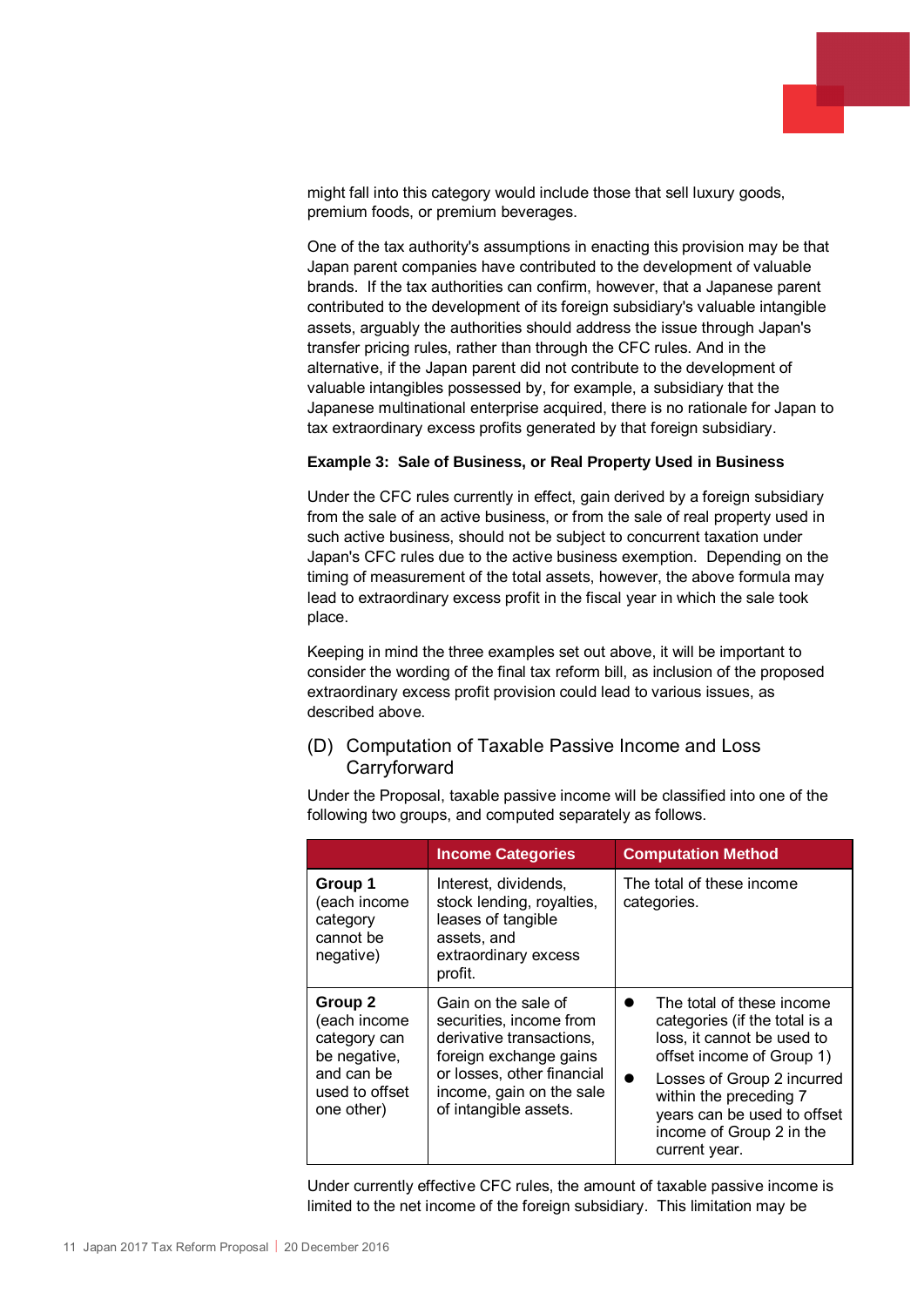

abolished under the Proposal, however, such that passive income can be taxed even if the foreign subsidiary as a whole is generating losses.

## 4. Partial Inclusion for a Licensed Financial Subsidiary (New Rule)

A special rule applies to a foreign subsidiary engaging in a financial instrument business or insurance business pursuant to applicable local law if directors and employees of which perform, in the jurisdiction in which the head office is situated, all activities that are normally required for conducting the business in an appropriate manner (a "Licensed Financial Subsidiary").

The scope and method of computation of taxable passive income of a Licensed Financial Subsidiary is as follows.

|                                                                                                       | <b>Income Categories</b>                            | <b>Computation Method</b>                                                                                                                                                       |  |  |
|-------------------------------------------------------------------------------------------------------|-----------------------------------------------------|---------------------------------------------------------------------------------------------------------------------------------------------------------------------------------|--|--|
| Group 1                                                                                               | Income from<br>extraordinary<br>overcapitalization. | No detailed method of<br>computation is provided.<br>Losses cannot be used to offset<br>other income category or be<br>carried forward.                                         |  |  |
| Group 2<br>(i) Lease of tangible<br>assets<br>(ii) Royalties<br>(iii) Extraordinary excess<br>profits |                                                     | Losses cannot be used to offset<br>other income categories or be<br>carried forward.                                                                                            |  |  |
| Group 3                                                                                               | Gain on sale of<br>intangible assets                | Losses can be used to offset<br>income of Group 2. Losses of<br>Group 3 incurred within<br>preceding 7 years can be used<br>to offset income of Group 3 in<br>the current year. |  |  |

The Proposal further provides that "taxable income" is limited to the greater of (i) income of Group 1, or (ii) aggregation of Groups 2 and 3. To the extent the Licensed Financial Subsidiary does not have income of Group 2 and 3 (which may largely be the case) , no taxable passive income will arise as long as it does not have income from extraordinary overcapitalization. Note that the Proposal is silent as to what constitutes "extraordinary overcapitalization".

## 5. Calculation of Indirect Ownership (Article 66-6 (2) of the Special Measures Tax Act)

Under the currently effective CFC rules, the "indirect ownership percentage" is derived by multiplying each ownership interest down the chain to a tested foreign corporation. Therefore, a foreign corporation owned jointly (50%/50%) by a Japanese corporation and a non-Japanese corporation could still be regarded as a foreign subsidiary subject to Japan's CFC rules if the foreign counterpart has Japanese shareholders. Under the Proposal,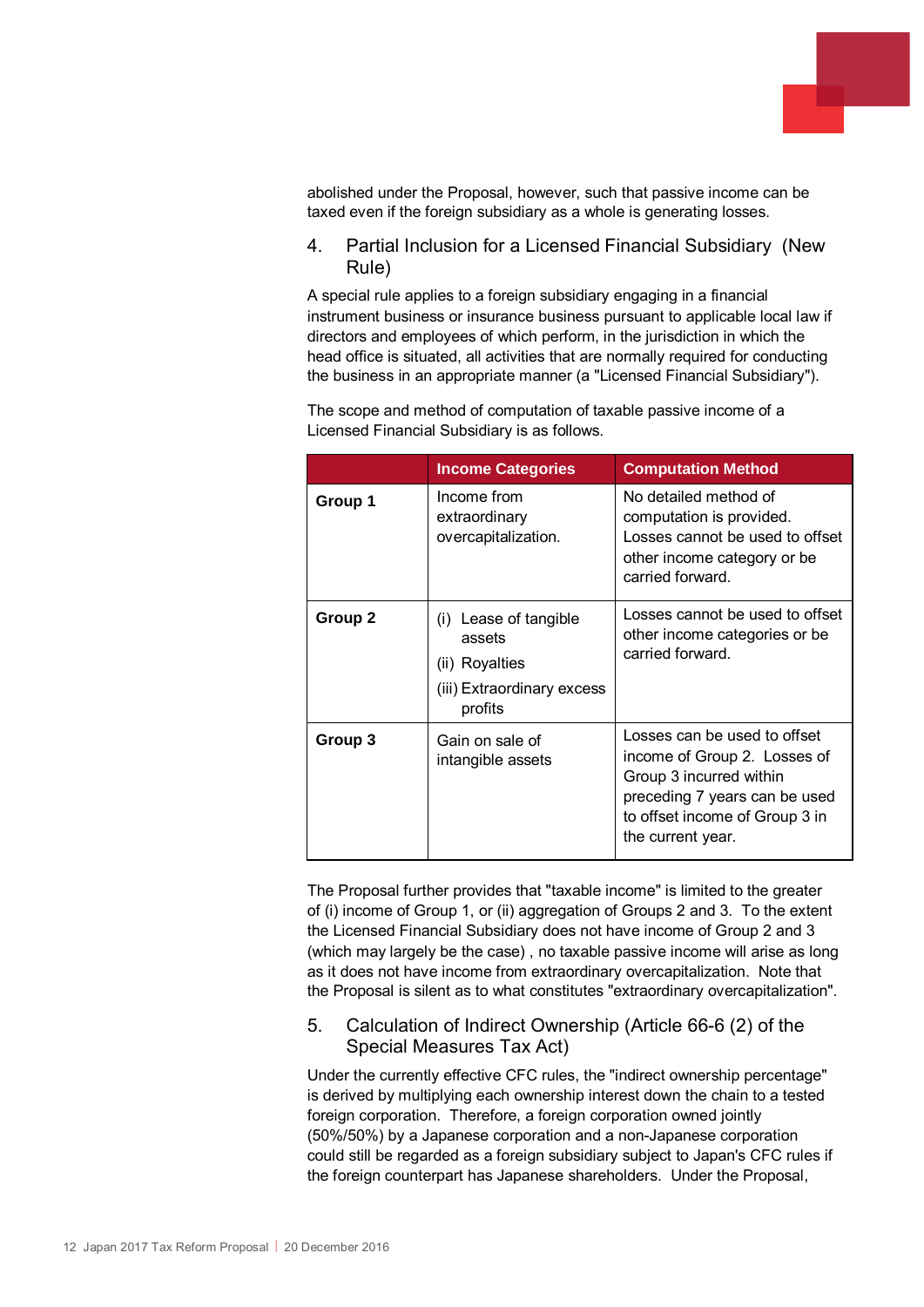

however, indirect ownership is only counted if there is a more than 50% ownership in each level down the chain to a tested foreign corporation.

Further, the Proposal includes an amendment under which a foreign corporation would be subject to Japan's CFC rules if the Japanese parent (or its foreign subsidiary) has a right to claim the entire amount of the proceeds of a liquidation of the foreign corporation. Further analysis should be conducted when the language of the draft tax reform bill is finalized, as the final amendment may lead to an increase in the scope of the "effective control" principle.

6. Changes to Active Business Exemption (Article 66-6 (3) of the Special Measures Tax Act)

Under the current CFC rules, a foreign subsidiary that satisfies all the conditions of the "active business" exemption is excluded from the scope of Japan's CFC rules, even if the subsidiary's effective tax rate is less than 20%. The Proposal provides certain changes to the active business exemption, including the following.

|                                                                                                                                                                   | <b>Current rule</b>                                                                                                                                                                                                                                                                                                                                                      | <b>New rule</b>                                                                                                                                                                                                                                                                             |
|-------------------------------------------------------------------------------------------------------------------------------------------------------------------|--------------------------------------------------------------------------------------------------------------------------------------------------------------------------------------------------------------------------------------------------------------------------------------------------------------------------------------------------------------------------|---------------------------------------------------------------------------------------------------------------------------------------------------------------------------------------------------------------------------------------------------------------------------------------------|
| <b>Business test</b>                                                                                                                                              | Leasing of aircrafts<br>and ships does not<br>satisfy the business<br>test under any<br>circumstances.                                                                                                                                                                                                                                                                   | Leasing of aircrafts and ships<br>may satisfy the business test<br>if certain substance<br>requirements are satisfied.                                                                                                                                                                      |
| Fixed place test /<br>Control and<br>administration<br>test                                                                                                       | If a significant portion<br>of the foreign<br>subsidiary's functions<br>are outsourced to<br>another person, the<br>control and<br>administration test<br>may not be satisfied.                                                                                                                                                                                          | A foreign subsidiary that is<br>engaged in an insurance<br>business and that has a local<br>license will still qualify for the<br>control and administration test<br>even if it outsources functions<br>to another person (subject to<br>satisfaction of other applicable<br>requirements). |
| Head office test<br>(requires that the<br>prime business of<br>a foreign<br>subsidiary be<br>conducted in a<br>country in which<br>the head office is<br>located) | If the foreign<br>subsidiary outsources<br>a large part of the<br>manufacturing process<br>is to another person in<br>a different jurisdiction<br>(e.g., toll)<br>manufacturing), the<br>head office test may<br>not be satisfied, since<br>the manufacturing<br>activity is viewed as<br>having been<br>conducted outside of<br>the jurisdiction of the<br>head office. | A foreign subsidiary that<br>outsources its manufacturing<br>process may still satisfy the<br>head office test if the<br>subsidiary is regarded as<br>playing a significant role in the<br>manufacturing process.                                                                           |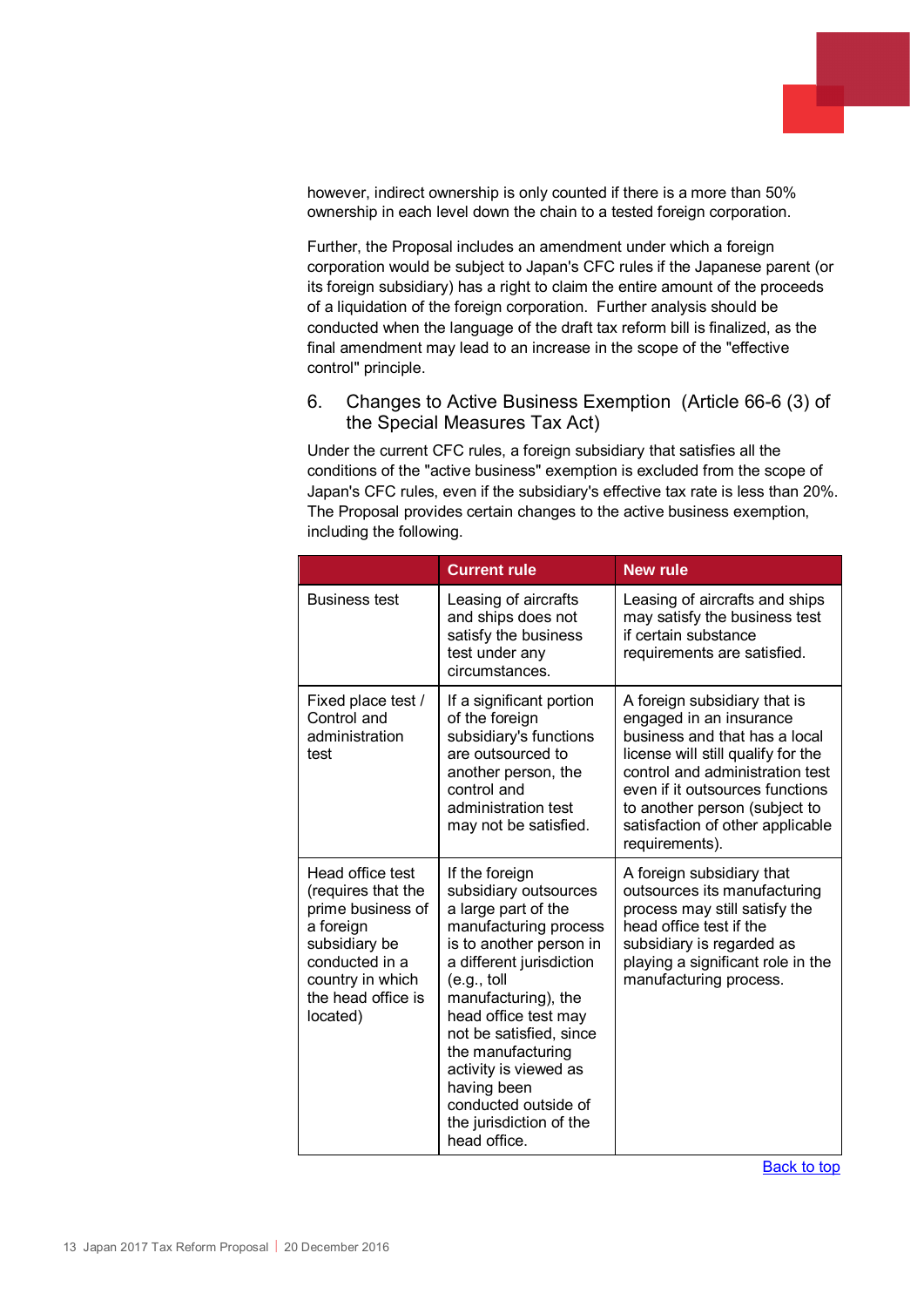## <span id="page-13-0"></span>II. Introduction of Tax Free Corporate Spin-Off Method

## Key changes

- The Proposal introduces a tax-free spin off method. One of the requirements for tax free treatment will be that the controlling shareholders do not exit before or after the corporate spin-off. It remains to be seen whether the "non controlling shareholders" requirement applies to a spin-off followed by a tax-qualified merger or share exchange. A split-off (*i.e.*, where shares in Spin Co are delivered in exchange of its own shares) appears to remain outside the scope Japan's tax-free transaction regime.
- After the new law takes effect, it may not be possible to intentionally structure a minority squeeze out as a non-tax qualified reorganization (which may, in certain cases, be more favorable to a taxpayer in the context of a series of transactions than a tax qualified (or tax-deferred) reorganization), by using cash consideration in the squeeze-out related reorganization.
- In an acquisition of a publicly listed company followed by a certain type of squeeze out transaction, it will no longer be necessary to recognize revaluation gain upon entering into a tax consolidated group.
- The new rules may resolve a long standing issue regarding recognition of revaluation gain with respect to "self-created goodwill" at the election of or entry into a tax consolidation.

The Ministry of Economy, Trade and Industry requested that the government introduce tax deferral measures to facilitate more flexibility in corporate reorganizations, such as by allowing taxpayers to undergo "spin-off" transactions. The Proposal responds to this request and sets out proposed changes to the corporate tax law that would allow spin-off transactions that satisfy certain requirements to be tax free. The Proposal also sets out several other important changes to the corporate reorganization rules. In this section, we discuss notable changes to the corporate reorganization rules.

## 1. Introduction of Tax-Free Spin-Off Regime

The Proposal provides for two kinds of tax-free spin-offs, each subject to a separate set of conditions. The tax-free spin-off rules should come into effect with respect to corporate splits or in-kind distributions that takes place on or after April 1, 2017.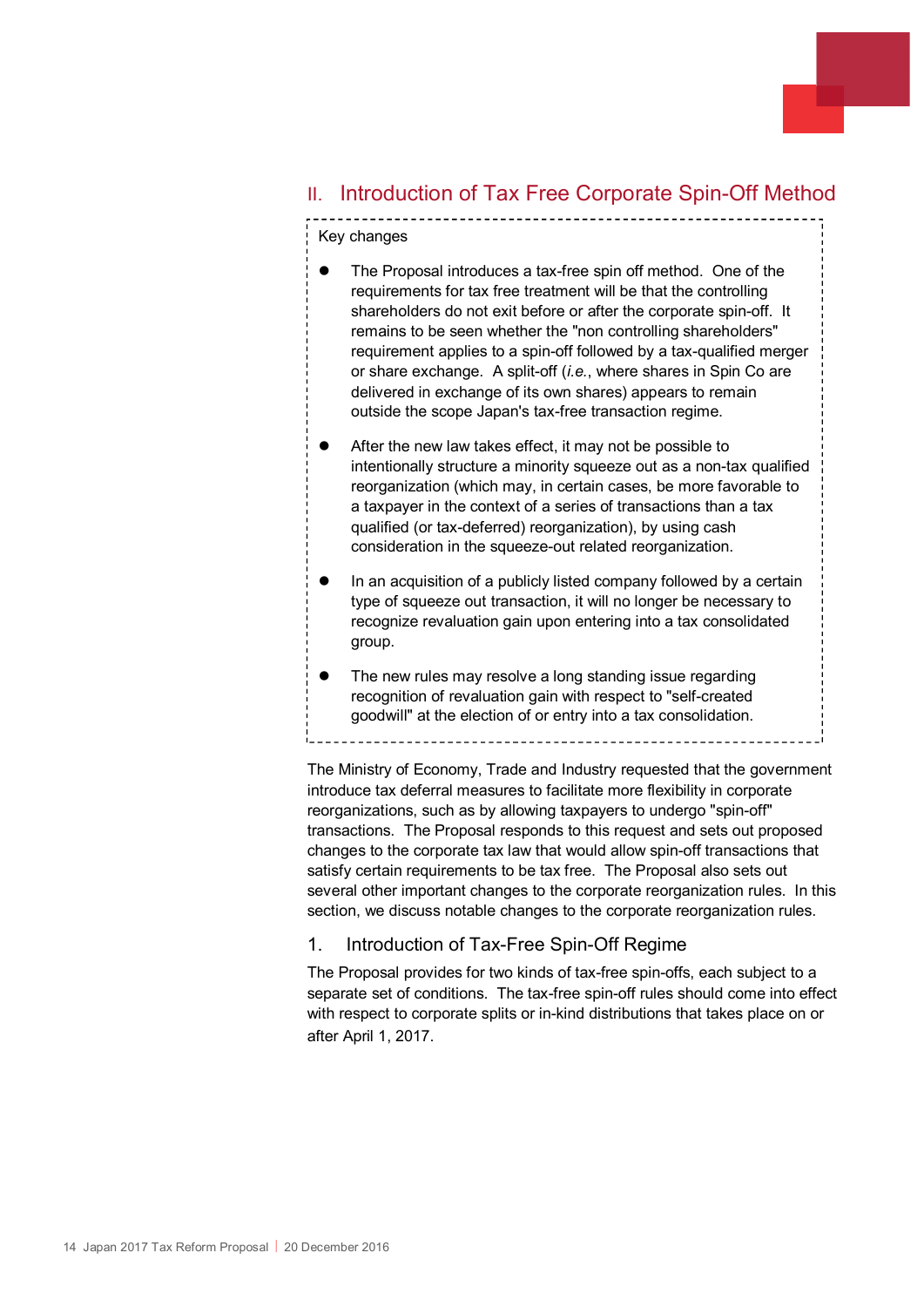|                                           | <b>Vertical Corporate Split</b><br>(transfer of business to<br>SpinCo followed by a<br>distribution of shares in<br>SpinCo to its<br>shareholders)             | <b>In-Kind Distribution of</b><br><b>Shares in Subsidiary</b>                                                           |  |
|-------------------------------------------|----------------------------------------------------------------------------------------------------------------------------------------------------------------|-------------------------------------------------------------------------------------------------------------------------|--|
| Transaction                               | Transfer of business to<br>SpinCo followed by a<br>distribution of shares in<br>SpinCo to its<br>shareholders<br>proportionally.                               | Distribution of shares in a<br>wholly owned subsidiary to<br>its shareholders<br>proportionally.                        |  |
| <b>Control Test</b>                       | ParentCo must not have a controlling shareholder<br>before a spin-off, and SpinCo cannot be expected to<br>have a controlling shareholders after the spin-off. |                                                                                                                         |  |
| <b>Asset Test</b>                         | The major assets and<br>liabilities of Parent Co<br>used in a spin-off<br>business must be<br>transferred to SpinCo.                                           | None                                                                                                                    |  |
| Employee<br><b>Retention Test</b>         | Approximately more<br>than 80% of the<br>employees engaged in<br>the spun-off business<br>must be expected to be<br>employed by SpinCo                         | Approximately more than<br>80% of the employees of<br>SpinCo must be expected<br>to be retained after the spin-<br>off. |  |
| <b>Business</b><br><b>Continuity Test</b> | The spun-off business must be expected to be<br>conducted by SpinCo continuously after the spin off.                                                           |                                                                                                                         |  |
| <b>Director Test</b>                      | A director or employee<br>of Parent Co must<br>become a "designated<br>director" of SpinCo.                                                                    | All of the "designated<br>directors" of SpinCo may<br>not resign as a result of the<br>spin-off.                        |  |

A key requirement for a tax free spin-off is that there is no "controlling shareholder" prior to the spin-off. This is a new concept; the existing corporate reorganization rules provide for tax-free treatment primarily if there is "control" between the parties involved. Because of this, the new rule appears to be intended to apply to a spin-off transaction conducted by a listed company.

#### **Key Point 1: SpinCo Must Not be Controlled by Any Person**

In the USA, where corporate spin-offs are not uncommon, corporations do not appear to conduct straight spin-offs (*i.e.*, spinning off only a certain business) alone; rather corporations usually couple the spin-off with an acquisition of the SpinCo by another company. Such a transaction is commonly referred to as Reverse Morris Trust ("RMT").

The tax-free spin off included in the Proposal does not seem to extend to a RMT-type spin off, since SpinCo must not be expected to be controlled by any person after the spin off. In considering the existing corporate reorganization rules, however, it seems possible that this restriction would not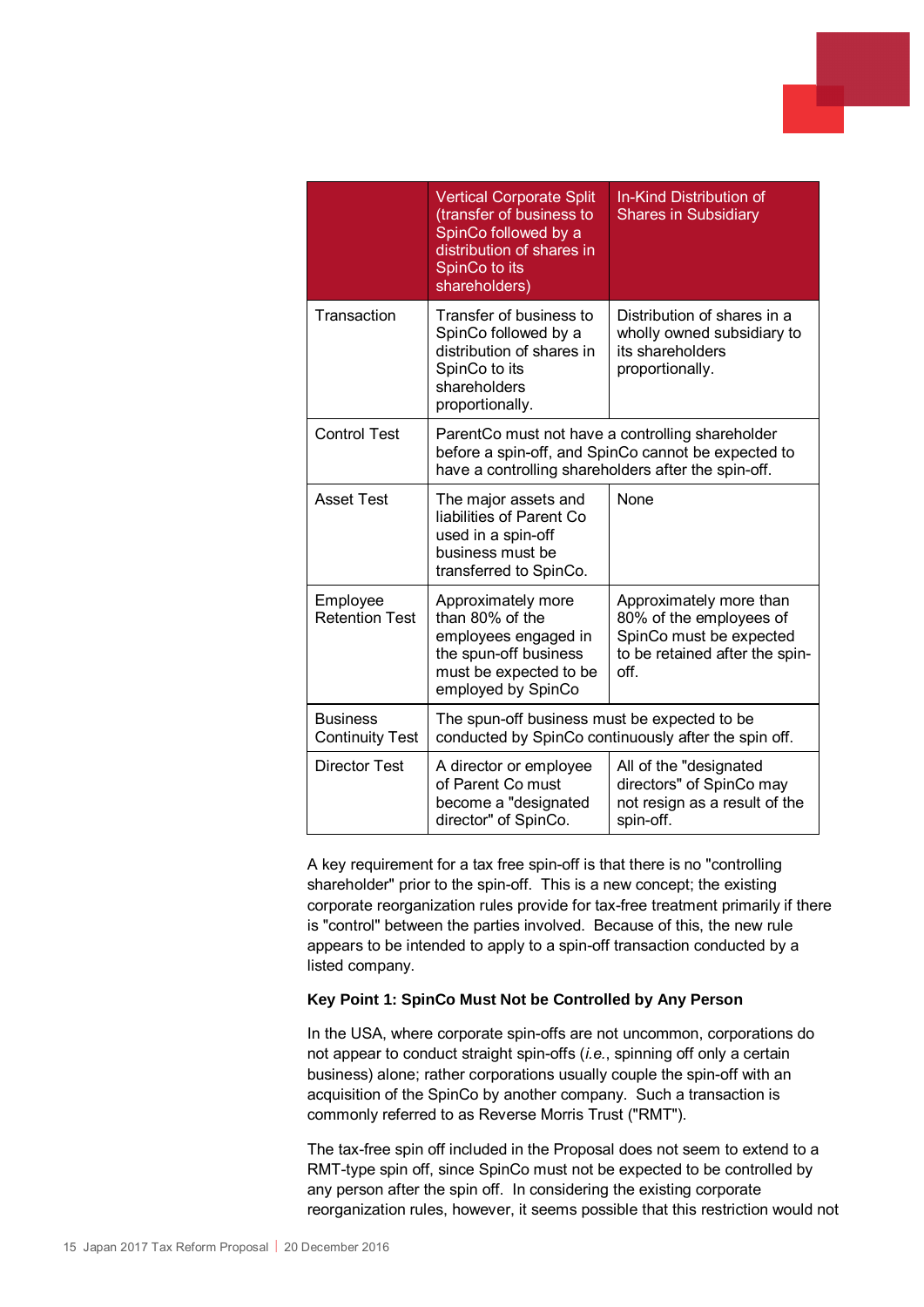

be violated if SpinCo were merged into another person by way of a taxqualified merger.

#### **Key Point 2: Rules Do Not Contemplate Tax Free "Split-Off"**

Corporations in the U.S. will often undertake a split off transaction (*i.e.*, corporation delivers shares of SpinCo to its shareholders in exchange for its own shares), and/or give shareholders the right not to exchange shares, rather than to undertake a spin-off transaction, so as to avoid dilution of the company's share price. It appears that this type of transaction is not included as a type of tax free transaction under the Proposal.

#### **Key Point 3: Non-Tax Issues**

As discussed above, the tax-free spin off rules appear designed to facilitate spin-offs by listed companies. The Japanese stock exchange's listing rules may also need to be amended in order to allow the shares of SpinCo to be listed immediately after the transfer of the spun-off business by Parent Co.

[Back to top](#page-0-0)

# <span id="page-15-0"></span>III. Changes to Japan's Corporate Reorganization **Regime**

### <span id="page-15-1"></span>1. Treatment of "Cash Out" Squeeze Out Transactions

The Proposal amends the taxable corporate reorganization rules by allowing a certain corporate reorganization such as merger or share exchange to be used to squeeze out minority shareholders even if "cash" is delivered to the minority shareholders. Under the current rules, if cash is delivered to minority shareholders, the squeeze out transaction is automatically treated as a taxable corporate reorganization. A taxable transaction may under certain circumstances be more favorable to the taxpayer than a tax-free reorganization, because the taxpayer can obtain a basis step up etc. Under the new rules, however, delivering cash to minority shareholders will be disregarded if the corporation acquiring the Target already owns 2/3 of the total issued shares of the Target prior to the squeeze out transaction. The transaction will thus likely be treated as a tax-free merger or share exchange under the new rule.

The new rule will apply to transactions conducted on or after October 1, 2017.

## <span id="page-15-2"></span>2. Application of Corporate Reorganization Rules to Transactions that are Not Corporate Reorganizations

Under the current rules, certain minority squeeze out transactions are not considered corporate reorganizations if the taxpayer uses transactions other than those that are part of the corporate reorganization rules under the Companies Act; for example, the rules call for mandatory share repurchases by the company and a mandatory right of large shareholders to acquire shares from minority shareholders. Such minority squeeze out transactions would lead to recognition of revaluation gain if the acquirer is a member of a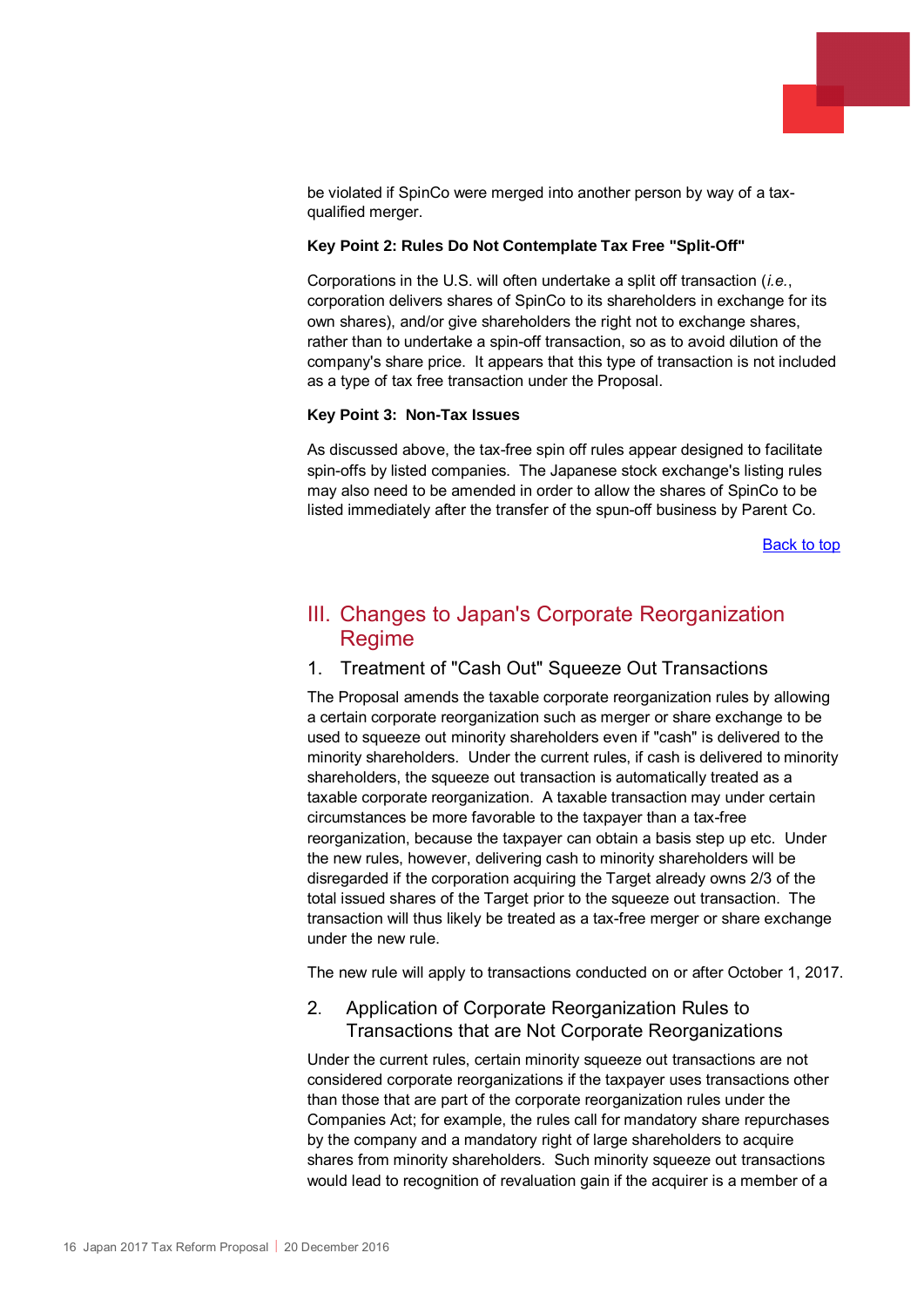

tax consolidated group because the transaction would not be considered an acquisition by way of a tax-free reorganization.

Under the new rules, it is expected that such squeeze out transactions can be treated as a tax-free corporate reorganization, and would be excluded from the scope of revaluation gain rules under the tax consolidation rules.

The new rule will apply to transactions conducted on or after October 1, 2017.

## <span id="page-16-0"></span>3. Recognition of Revaluation Gain under Tax Consolidation Rules and in Taxable Share Exchanges

Under the current rules, when a corporation elects tax consolidation, or a domestic corporation either enters into an existing tax consolidated group or undertakes a taxable share exchange, built in gain or loss of certain assets owned by the tax consolidated subsidiary or a corporation entering into an existing tax consolidation group or a corporation acquired by way of taxable exchange must be recognized and taxed immediately. A long standing issue in practice has been whether goodwill is subject to this revaluation rule.

Under the Proposal, any asset which has a tax basis of less than JPY 10 million will be excluded from the scope of assets that must be revalued; therefore, the need for revaluation will not only be relaxed for goodwill, but for any off-balance sheet intangible assets that are clearly within the scope of revaluation under the current rule, including patents and trademarks.

The new rule would apply to transactions conducted on or after October 1, 2017.

[Back to top](#page-0-0)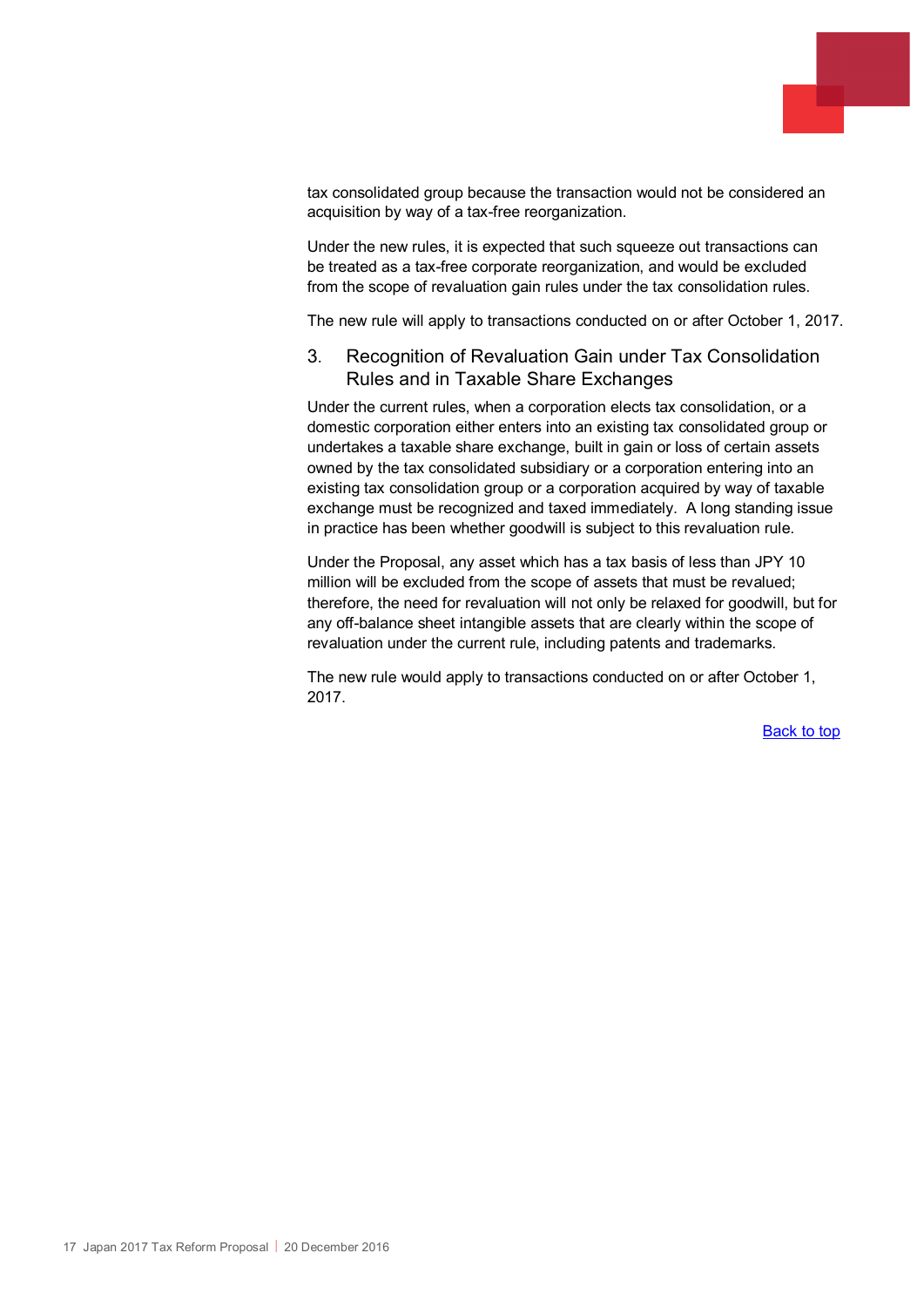

# <span id="page-17-0"></span>IV. Changes to Gift/Inheritance Tax Rules

The proposals include revisions to Japan's gift and inheritance tax rules which, if incorporated as proposed, will increase complexity of the current regime, and change the scope of foreign and Japanese persons potentially subject to the tax.

## 1. Overview of Proposed Rules

The new rules introduce new categories of residents for inheritance / gift tax purposes; specifically, a "short-term visitor" and a foreigner with a "temporary address".

|                                        |                                      |                | Currently has Address in |                           | Does Not Currently Have Address |             |          |
|----------------------------------------|--------------------------------------|----------------|--------------------------|---------------------------|---------------------------------|-------------|----------|
|                                        |                                      |                | Japan                    |                           | In Japan                        |             |          |
| <b>HEIR / GIFT</b><br><b>RECIPIENT</b> |                                      |                |                          |                           | Japanese Citizen                |             |          |
|                                        |                                      |                |                          | "Temporary<br>Address" *1 | Had an                          | <b>No</b>   |          |
|                                        |                                      |                |                          |                           | Address in                      | Address     | Not a    |
| DECEDENT /                             |                                      |                |                          |                           | Japan at                        | in Japan    | Japanese |
| <b>GIFT DONOR</b>                      |                                      |                |                          |                           | Sometime                        | at          | Citizen  |
|                                        |                                      |                |                          |                           | in the Last                     | Anytime     |          |
|                                        |                                      |                |                          |                           | 10 Years                        | in the Last |          |
|                                        |                                      |                |                          |                           |                                 | 10 Years    |          |
| Currently                              |                                      | D/F            | D/F                      | D/F                       | D/F                             | D/F         |          |
| Has Japan<br>"Temporary                |                                      | D/F            |                          | D/F                       |                                 |             |          |
| <b>Address</b>                         |                                      | Address" *1    |                          | D only                    |                                 | D only      | D only   |
|                                        |                                      | Had an Address |                          |                           |                                 |             |          |
|                                        |                                      | in Japan at    | D/F                      | D/F                       | D/F                             | D/F         | D/F      |
| Does Not                               | Sometime in the                      |                |                          |                           |                                 |             |          |
| Currently                              |                                      | Last 10 Years  |                          |                           |                                 |             |          |
| Have an                                |                                      | "Short-Term    |                          |                           |                                 |             |          |
| Address in                             |                                      | Visitor" *2    | D/F                      | D only                    | D/F                             | D only      | D only   |
| Japan<br>No Address in                 |                                      |                |                          |                           |                                 |             |          |
|                                        | Japan at Anytime<br>in Last 10 Years |                | D/F                      | D only                    | D/F                             | D only      |          |
|                                        |                                      |                |                          |                           |                                 |             |          |

The proposed rules can be summarized as follows:

 $D =$  Domestic (Japan-situs) assets  $F =$  Foreign (non-Japan-situs) assets

- \*1 A foreigner with a "Temporary Address" is one who is in Japan on a working visa (not a PR or spousal visa) and has lived in Japan for a total of 10 or fewer years out of the last 15 up to the date of the inheritance.
- \*2 A "Short-Term Visitor" is a non-Japanese national who resided in Japan for a total of 10 or fewer years out of the last 15 up to the date of the inheritance.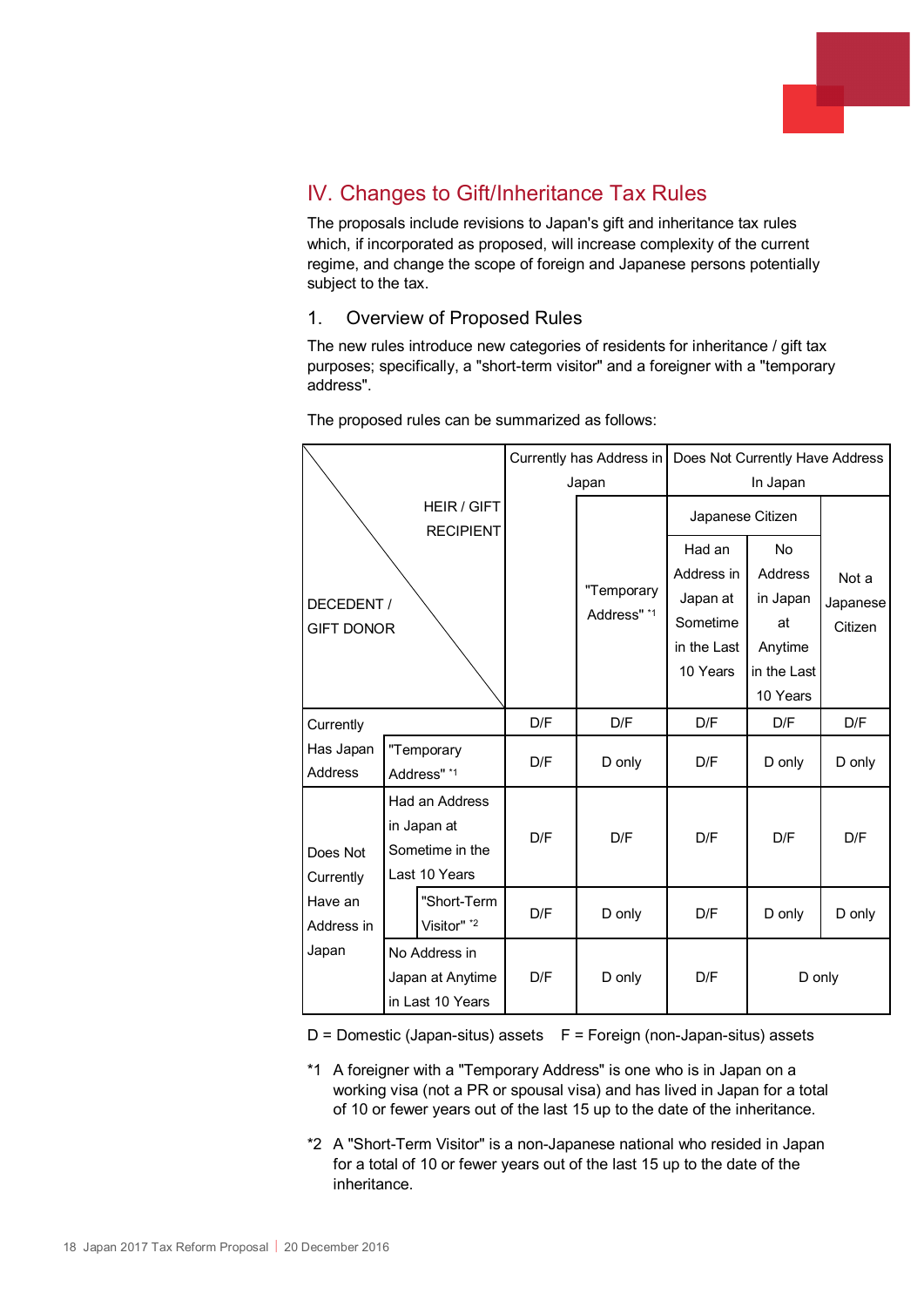#### **For further information please contact**



Edwin T. Whatley Partner +81 3 6271 9458<br>Edwin Whatley@b akermckenzie.com



Ryutaro Oka Partner +81 3 6271 9474 [Ryutaro.Oka@bakermckenzie.com](mailto:Ryutaro.Oka@bakermckenzie.com)



Shinichi Kobayashi Partner +81 3 6271 9467 [Shinichi.Kobayashi@bakermckenzie.com](mailto:Shinichi.Kobayashi@bakermckenzie.com)



Howard Weitzman Counsel +81 3 6271 9724 [Howard.Weitzman@bakermckenzie.com](mailto:Howard.Weitzman@bakermckenzie.com)



Koji Oshima Economist +81 3 6271 9546 [Koji.Oshima@bakermckenzie.com](mailto:Koji.Oshima@bakermckenzie.com)

- 2. Changes From Previous Rules
- (A). Thresholds Changed from Five Years to Ten Years

Under the previous rules, the relevant thresholds for changes in tax treatment were having had an address in Japan at any time in the last five years; the threshold has been raised to any time in the last ten years.

(B). Introduction of "Short-Term Visitor" and Foreigner with a "Temporary Address"

The proposal introduces two new categories of short term residents, who would be taxed only on assets located in Japan upon an inheritance or gift, rather than on worldwide income. This would be an improvement from the current rules, which make no distinction between "short-term visitors" or foreigners with a "temporary address" and other residents of Japan, whose worldwide assets are subject to taxation in the event of an inheritance.

(C). Heirs of Long-Term Foreign Residents Subject to Tax on Residents' Worldwide Assets Even After Individual has Left Japan

Under the proposed rules, where a foreigner other than one who is a "shortterm visitor" - meaning a non-Japanese national who has resided in Japan for a total of 10 or fewer years out of the last 15 - who has resided in Japan at any time in the last 10 years dies, his or her heirs are subject to Japanese inheritance tax on the decedent's worldwide assets. Put another way, a foreigner who has resided in Japan, regardless of visa-type, for more than 10 out of the last 15 dies, even if the foreigner has expatriated, his or her heirs will be caught by this provision.

The provisions as drafted in the proposal, would appear to capture within the scope of worldwide inheritance taxation, a non-Japanese national who has expatriated from Japan, who dies within five-years of his or expatriation. For example, assume Mr. X, a US national, lived in Japan from 2003 - 2018. In January 2018, Mr. X expatriates from Japan to live in the US. According to the new provision, Mr. X's heirs would be subject to Japanese inheritance tax on Mr. X's worldwide assets if Mr. X resided in Japan at any time in the previous 10 years. Thus, under these rules, Mr. X's heirs would be subject to Japanese inheritance tax on Mr. X's assets if Mr. X passes away at any time up to 2018. This 10 year rule does not apply, however, to a "short-term visitor" of Japan. Although the wording of the current tax proposal is not crystal clear, this would appear to mean that if Mr. X passes away after January 2023, his heirs<sup>[1](#page-18-0)</sup> would only be subject to Japanese inheritance tax on Mr. X's Japan-situs assets. This is because after January 2023, Mr. X should be considered a "short-term visitor" of Japan, as he would have resided in Japan for less than 10 out of the 15 years up to his passing. As a short-term visitor, his heirs should only be subject to Japanese inheritance tax on Mr. X's Japan-situs assets.

<span id="page-18-0"></span><sup>1</sup> The example in this paragraph assumes that Mr. X's heirs are themselves either non-Japanese nationals, or if they are Japanese nationals, that they have not resided in Japan at anytime in the last 10 years.